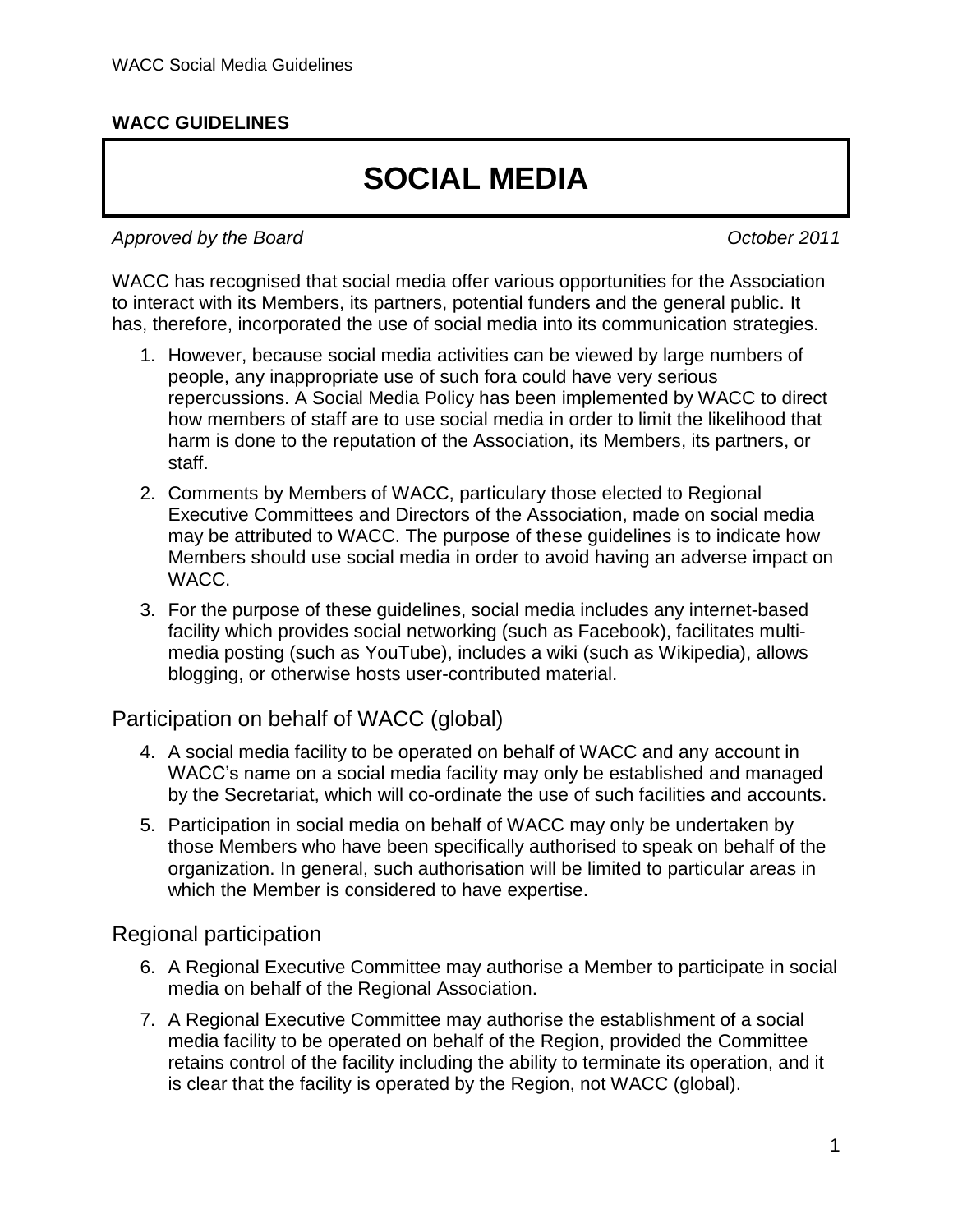- 8. Any comment made on social media by the representative of a Regional Association may be attributed to the Regional Association and should not be attributed to WACC.
- 9. Formal statements made by a Region should only be issued by the Regional President or other Officer authorised by the Regional Executive Committee to speak on behalf of the Regions. In general, such statements should be approved by the REC before being issued.

### Personal participation

- 10.Unless authorised to speak on behalf of WACC, Members should ensure that any information that they post on social media is not attributable to WACC. In particular, a Member who holds an elected or appointed position with WACC:
	- o If he or she operates a Social media facility which deals with matters in which WACC has an interest, is strongly encouraged to include a disclaimer to indicate that the opinions expressed are not necessarily those of WACC, and
	- o When posting anything on social media should, unless they have been authorized to speak on behalf of the Association, ensure that it is clear that any opinion expressed is their personal opinion and that it cannot be interpreted as that of WACC.
- 11.Members, particularly those who hold or have held an elected or appointed position with WACC, should recognise that their participation in social media may reflect on WACC and, if inappropriate, have adverse consequences for the Association since:
	- $\circ$  They may be identified as being associated with WACC even if they do not intend for this to happen, and
	- o Personal conversations on social media may become more widely available than originally intended.
- 12.When posting to social media, Members are asked to:
	- $\circ$  Refrain from political or social comment which may be inconsistent with a position officially adopted by WACC, and
	- o Not criticise WACC, any of its Members or partners, or its staff.
- 13.Unless specifically authorised, no posting to social media should:
	- o Include the WACC logo, or other logo or device used by WACC, except in connection with material originating from WACC,
	- $\circ$  Publish any WACC material without attributing it to WACC, and only if such material has been made available for publication by the Association, or
	- o Release any confidential information which may have been obtained as a result of association with WACC.